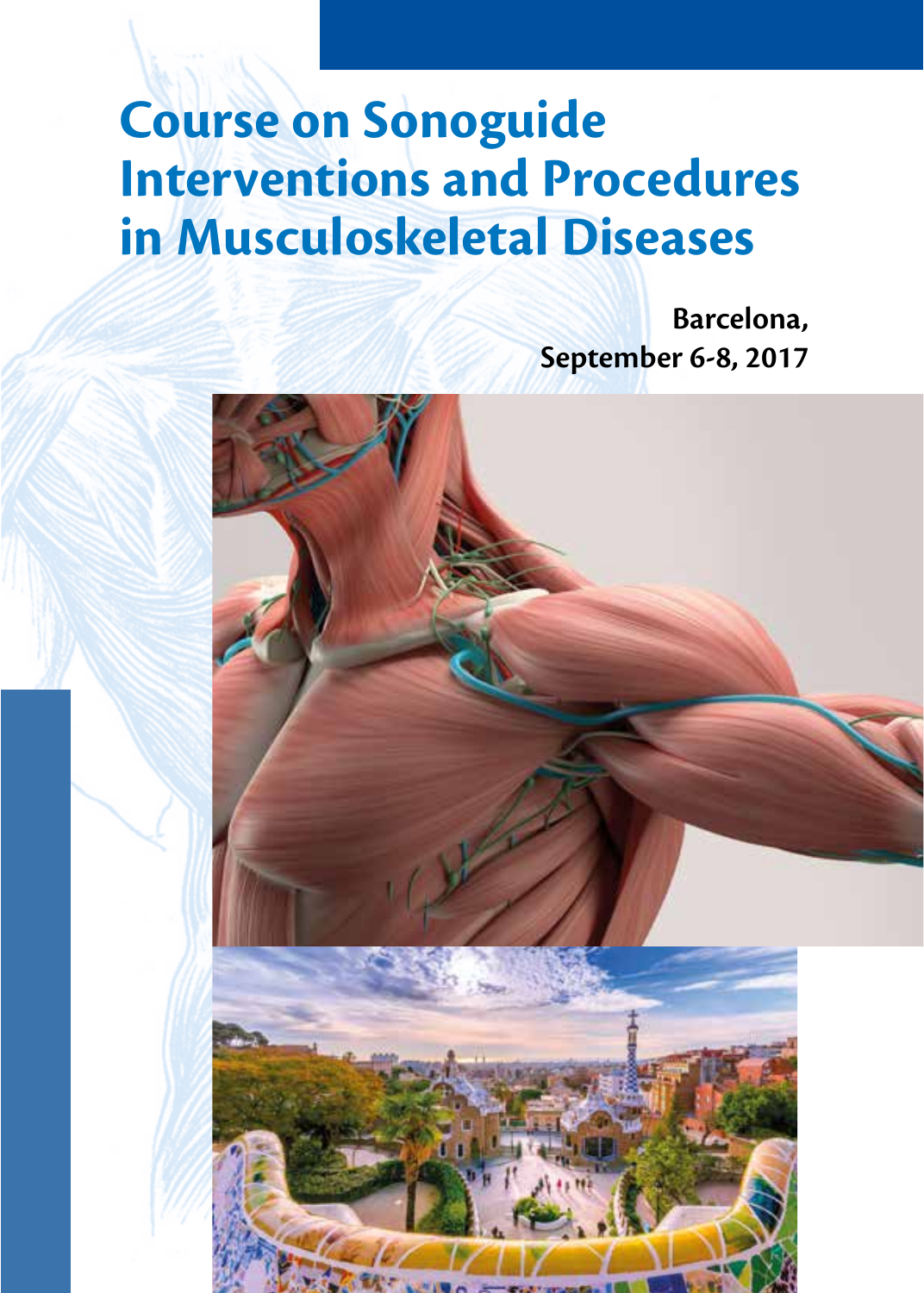### **COURSE PRESENTATION**

A new concept of interactive, dynamic and multidisciplinary of two-and-ahalf-day course for musculoskeletal specialist where workshops represent more than 70% of the learning process. Face to face with the best specialists in new diagnostic and therapeutical techniques.

International faculty from different disciplines interact with participants so that they acquire the following skills:

- **•** Recognize the anatomical structures that are essential for diagnostic and therapeutic interventionism in musculoskeletal conditions
- **•** Perform joint and periarticular soft tissue diagnostic techniques such as biopsy or synovial fluid study
- **•** Perform the local techniques for the treatment of musculoskeletal diseases both at the spinal and peripheral levels

### **EDUCATIONAL OBJECTIVES**

- **•** Musculoskeletal anatomy and sonoanatomy
- **•** Ultrasound (US)-guided diagnostic and therapeutical musculoskeletal procedures
- **•** Synovial fluid analysis

The focus will be on the following US-guided procedures

- **•** Joints: wrists, MCPJ, IPJ, elbow, shoulder, ankle, knee, hip, MTPJ, sacroiliac, facets, subtalar joint
- **•** Periarticular: bursas, tendons, entheses, fascias
- **•** Botulinum for muscles and Raynaud phenomenon (nerves)
- **•** Nerve blocks
- **•** Calcifications and crystal deposits
- **•** Synovial biopsy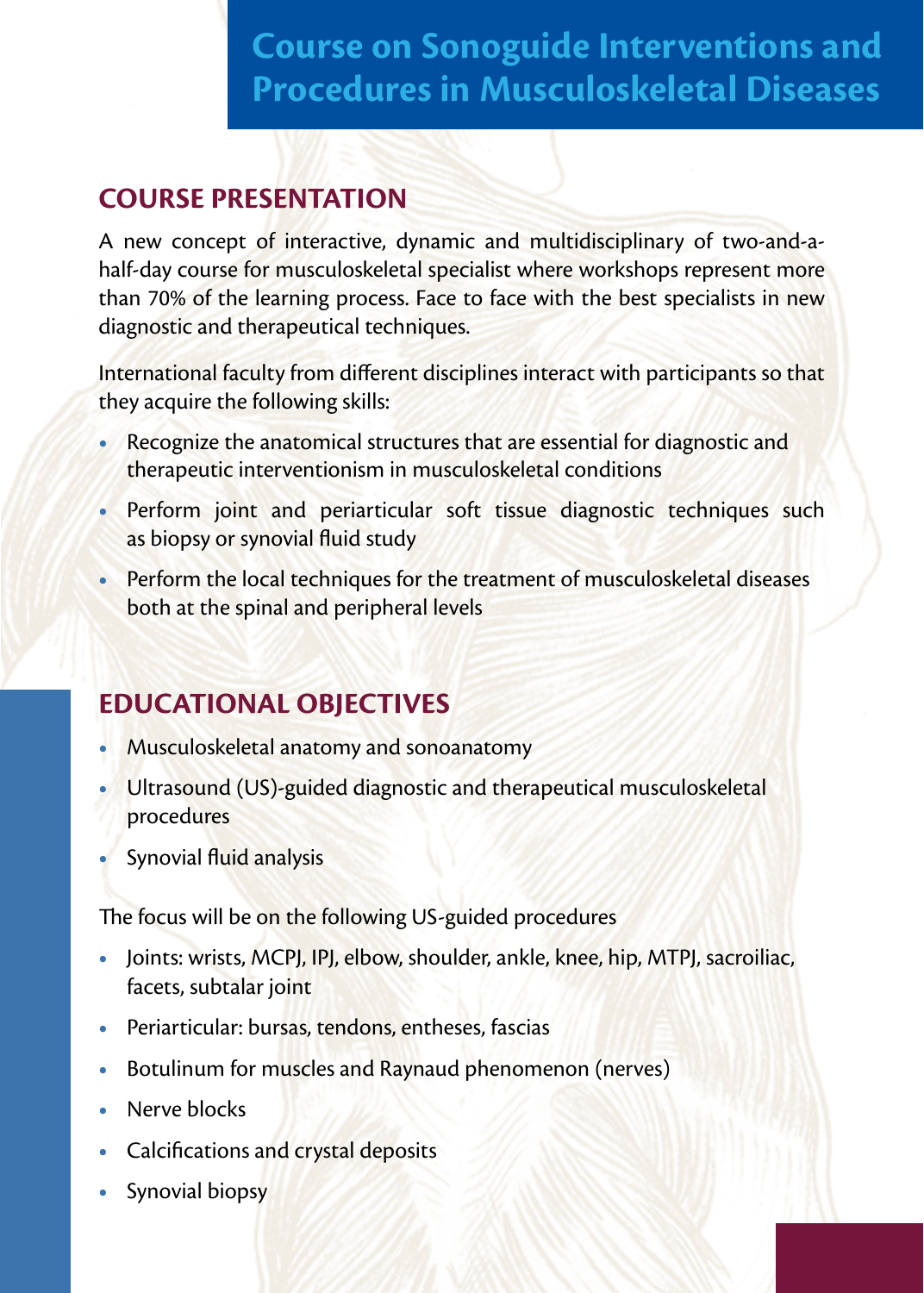### **FACULTY**

#### **Steering Committee**

Nemanja Damjanov, *Serbia* Ingrid Möller, *Spain* Esperanza Naredo, *Spain*

#### **International Board**

Carmen Ho, *Hong Kong* Gurgit Kaeley, *USA* Maritza Quintero, *Venezuela*

#### **Course Board**

Michael Benjamin, *UK* David Bong, *Spain* Javier de la Fuente, *Spain* Tomas Domingo, *Spain* Cristina Dufner, *Austria* Hilde Berner Hammer, *Norway* Gurjit S. Kaeley, *USA* Stephen Kelly, *UK* Juhani Koski, *Finland* Victor Mayoral, *Spain* Peter Mandl, *Austria* Mihaela Micu, *Romania* Maribel Miguel, *Spain* Alejandro Ortega, *Spain* Jordi Palau, *Spain* Eliseo Pascual, *Spain* Carles Pedret, *Spain* Roberta Ramonda, *Italy* Xavier Sala, *Spain* Lena Terslev, *Denmark* Jacqueline Uson, *Spain*

*Invited speakers to be confirmed*

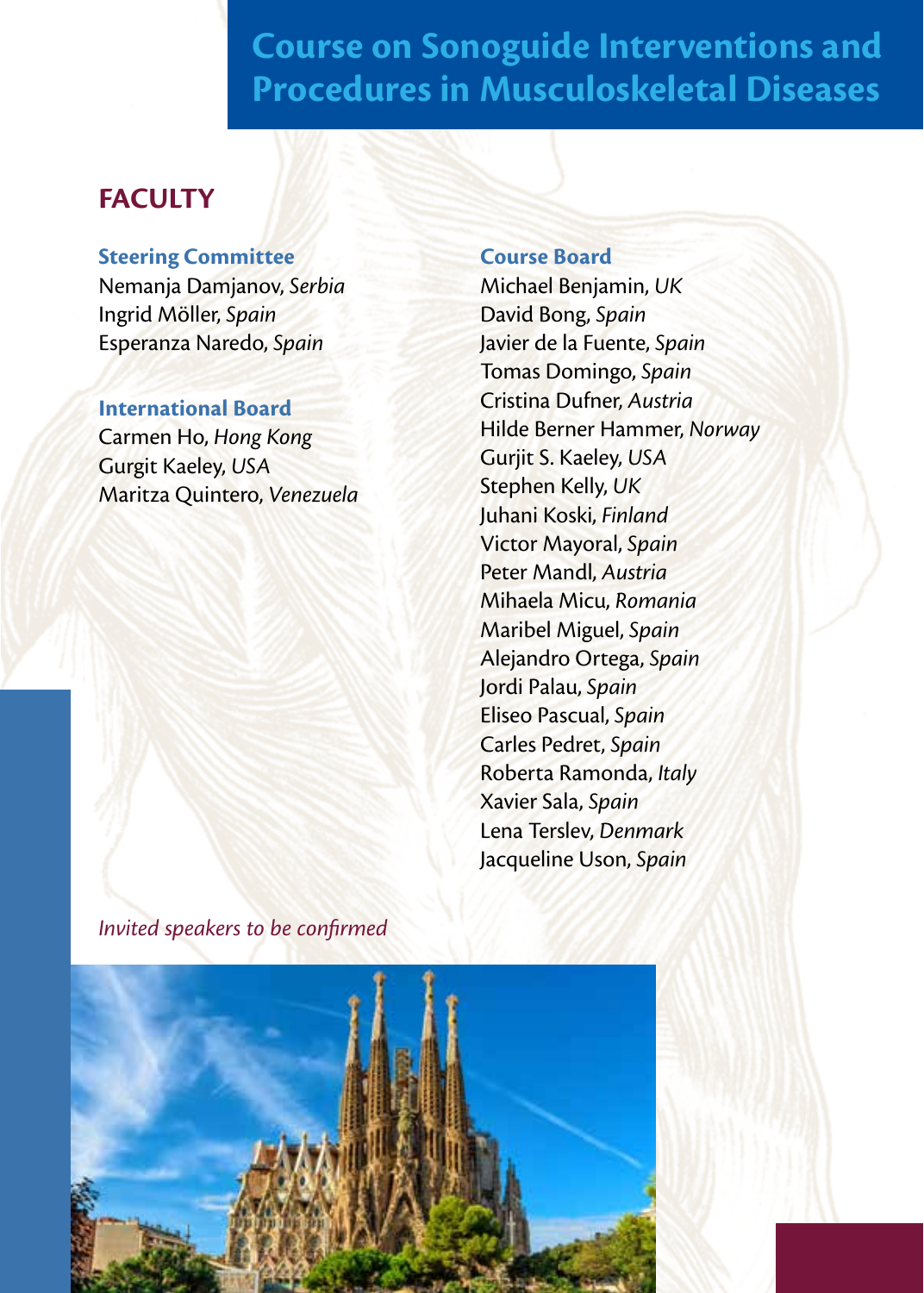## **PRELIMINARY PROGRAMME**

#### **Wednesday, September 6, 2017**

- 12.30-13.30 **Registration**
- 13.30-14.00 **Opening remarks**
- 14.00-14.30 **US-guided synovial biopsy**  S. Kelly, UK
- 14.30-15.00 **Analysis of synovial fluid** E. Pascual, Spain - R. Ramonda, Italy
- 15.00-19.30 **Workshops on rotation basis: Synovial biopsy in wrist, elbow, MCPJ/IPJ, knee, MTPJ**  D. Bong, Spain - N. Damjanov, Serbia - C. Dufner, Austria - H.B. Hammer, Norway - S. Kelly, UK - J. Koski, Finland - P. Mandl, Austria - M. Micu, Romania, I. Möller, Spain - E. Naredo, Spain - E. Pascual, Spain - R. Ramonda, Italy - L. Terslev, Denmark - J. Uson, Spain

#### **Analysis of synovial fluid**

E. Pascual, Spain - R. Ramonda, Italy

*16.30-17.00 Coffee break*

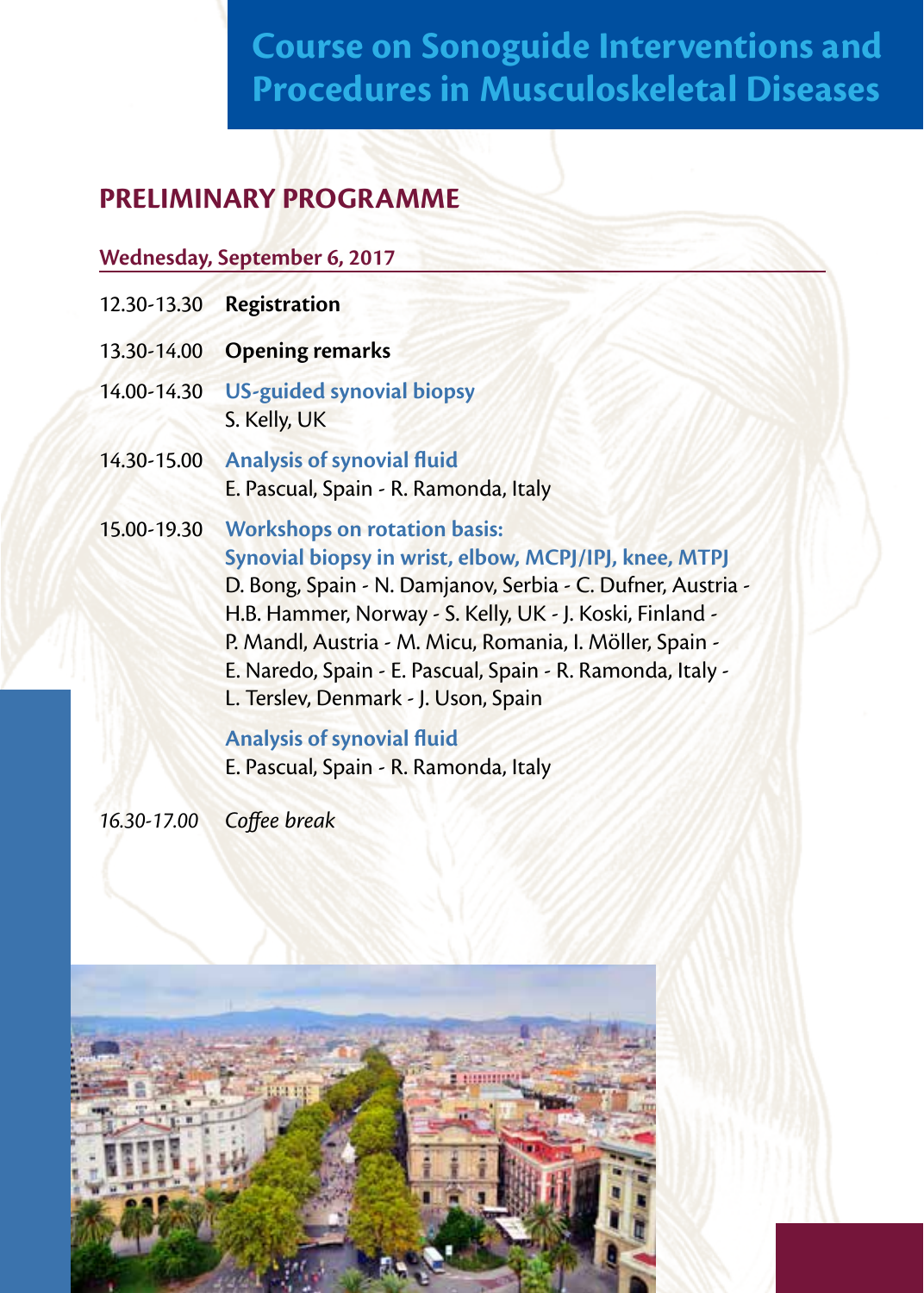### **PRELIMINARY PROGRAMME**

#### **Thursday, September 7, 2017** Morning

| Anatomy and sonoanatomy of the upper extremity<br>M. Benjamin, UK - M. Miguel, Spain - E. Naredo, Spain                                                                                                                                                                                                                                 |
|-----------------------------------------------------------------------------------------------------------------------------------------------------------------------------------------------------------------------------------------------------------------------------------------------------------------------------------------|
| Specific US-guided procedures of the upper extremity:<br>suprascapular and axilar nerve blocks, crystal deposit<br>removal techniques (tendons, bursae), dry-needlying<br>procedures (entheses), PRP injections (tendons, joints,<br>ligaments), botulinum for Raynaud phenomenon<br>D. Bong, Spain - G. Kaeley, USA - I. Möller, Spain |
| US-guided procedures of complex anatomical region in upper<br>extremity: the thumb, retinacula, tendon sheaths, small and<br>large joints<br>N. Damjanov, Serbia - J. Koski, Finland - L. Terslev, Denmark                                                                                                                              |
| US-guided microsurgery in upper extremity: carpal tunnel<br>and finger pulleys<br>J. de la Fuente, Spain - J. Palau, Spain                                                                                                                                                                                                              |
| Coffee break                                                                                                                                                                                                                                                                                                                            |
| Workshop on upper extremity: detailed anatomy and<br>sonoanatomy; Specific US-guided procedures; US-guided<br>procedures of complex anatomical region; US-guided<br>microsurgery<br>M. Benjamin, UK - D. Bong, Spain - C. Dufner, Austria -                                                                                             |
|                                                                                                                                                                                                                                                                                                                                         |

H.B. Hammer, *Norway* - C. Ho, *Hong Kong* - G. Kaeley, *USA* - J. Koski, *Finland* - P. Mandl, *Austria* - M. Micu, *Romania* - M. Miguel, *Spain* - M. Quintero, *Venezuela* - J. Uson, *Spain*

*14.00-15.00 Lunch*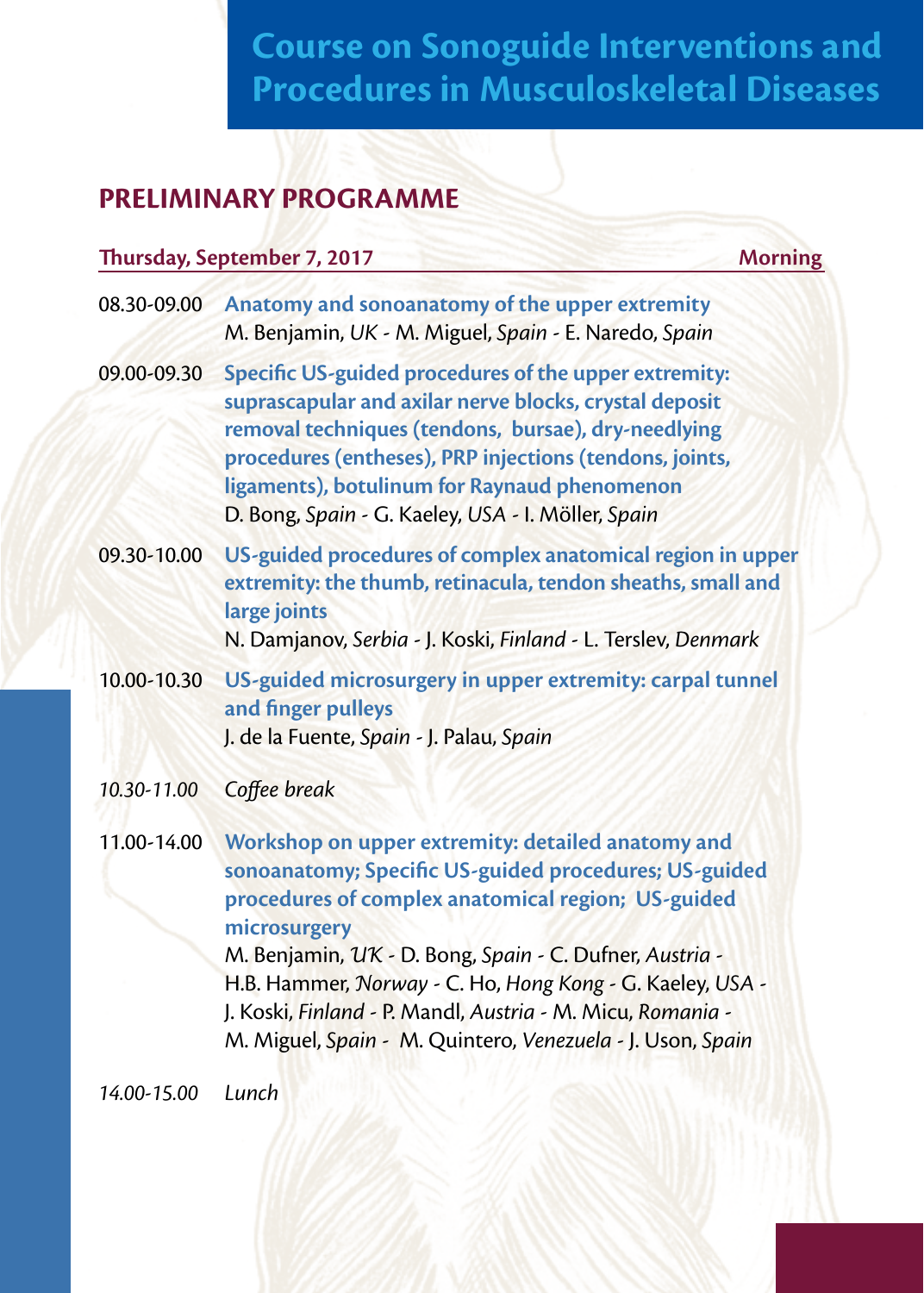### **PRELIMINARY PROGRAMME**

#### **Thursday, September 7, 2017** Afternoon

- 15.00-15.30 **Anatomy and sonoanatomy of the lower extremity** M. Benjamin, *UK* - N. Damjanov, *Serbia* - M. Miguel, *Spain*
- 15.30-16.00 **Specific US-guided procedures of the lower extremity: fascia and muscle hematoma removal, crystal deposit removal techniques (trochanteric), PRP injections (tendons, joints, ligaments)**  J. de la Fuente, *Spain* - C. Pedret, *Spain*
- 16:00-16:30 **US-guided procedures of complex anatomical region in lower extremity: ankle joint, subtalar joint, knee, hip, tendon sheaths, small joints**  H.B. Hammer, *Norway* - P. Mandl, *Austria* - J. Uson, *Spain*

#### *16.30-17.00 Coffee break*

17.00-19.00 **Workshop on lower extremity: Detailed anatomy and sonoanatomy; Specific US-guided procedures; US-guided procedures of complex anatomical region**  M. Benjamin, *UK* - D. Bong, *Spain* - C. Dufner, *Austria* - H.B. Hammer, *Norway* - C. Ho, *Hong Kon*g - G. Kaeley, *USA* - J. Koski, *Finland* - P. Mandl, *Austria* - M. Micu, *Romania* - M. Miguel, *Spain* - C. Pedret, *Spain* - J. Uson, *Spain*

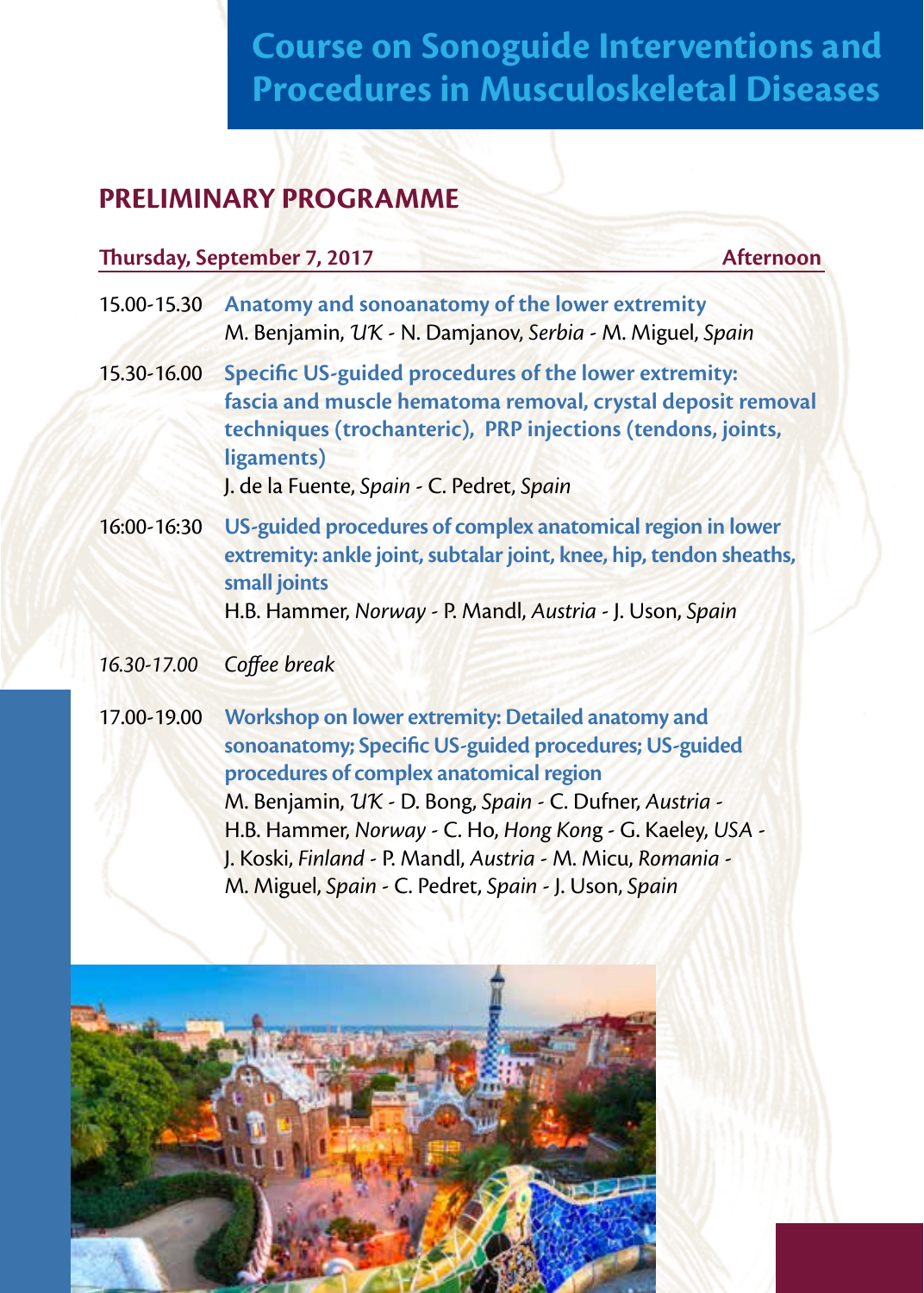### **PRELIMINARY PROGRAMME**

#### **Friday, September 8, 2017**

| 08.30-09.00 Anatomy and sonoanatomy of the spine      |
|-------------------------------------------------------|
| M. Benjamin, UK - M. Miguel, Spain - A. Ortega, Spain |

- 09.00-09.30 **US-guided procedures of the spine and pelvis: indications, drug selection and injection technique** A. Ortega, *Spain*
- *09.30-10.00 Coffee break*
- 10.00-13.00 **Workshops on US-guided procedures of the spine and pelvis: Anatomy and sonoanatomy; Lumbar facets; Sacroiliac joints; Pelvic muscle analgesia and botulinum; Paravertebral muscle analgesia and botulinum; Nerve blocks by Transversus Abdominal Plane (TAP) and other techniques**  M. Benjamin, *UK* - T. Domingo, *Spain* - V. Mayoral, *Spain* - M. Miguel, *Spain* A. Ortega, *Spain* - X. Sala, *Spain*
- *13.00-14.00 Lunch*
- 14.00-14.30 **Anatomy and sonoanatomy of the peripheral nerves**  M. Miguel, *Spain*
- 14.30-15.00 **US-guided pain related procedures: neurolysis of the osteoarthritic IPJ, nerve block of the subsartorial and obturator nerves for knee pain, nerve block of the femoral and obturator nerve for painful hip**  T. Domingo, *Spain* - V. Mayoral, *Spain* - X. Sala, *Spain*
- 15.00-18.00 **Workshops on pain related procedures: IPJ, knee, hip** M. Benjamin, *UK* - T. Domingo, *Spain* - V. Mayoral, *Spain* - M. Miguel, *Spain* A. Ortega, *Spain* - X. Sala, *Spain*

*16.30-17.00 Coffee break*

18.00-18.10 **Final remarks**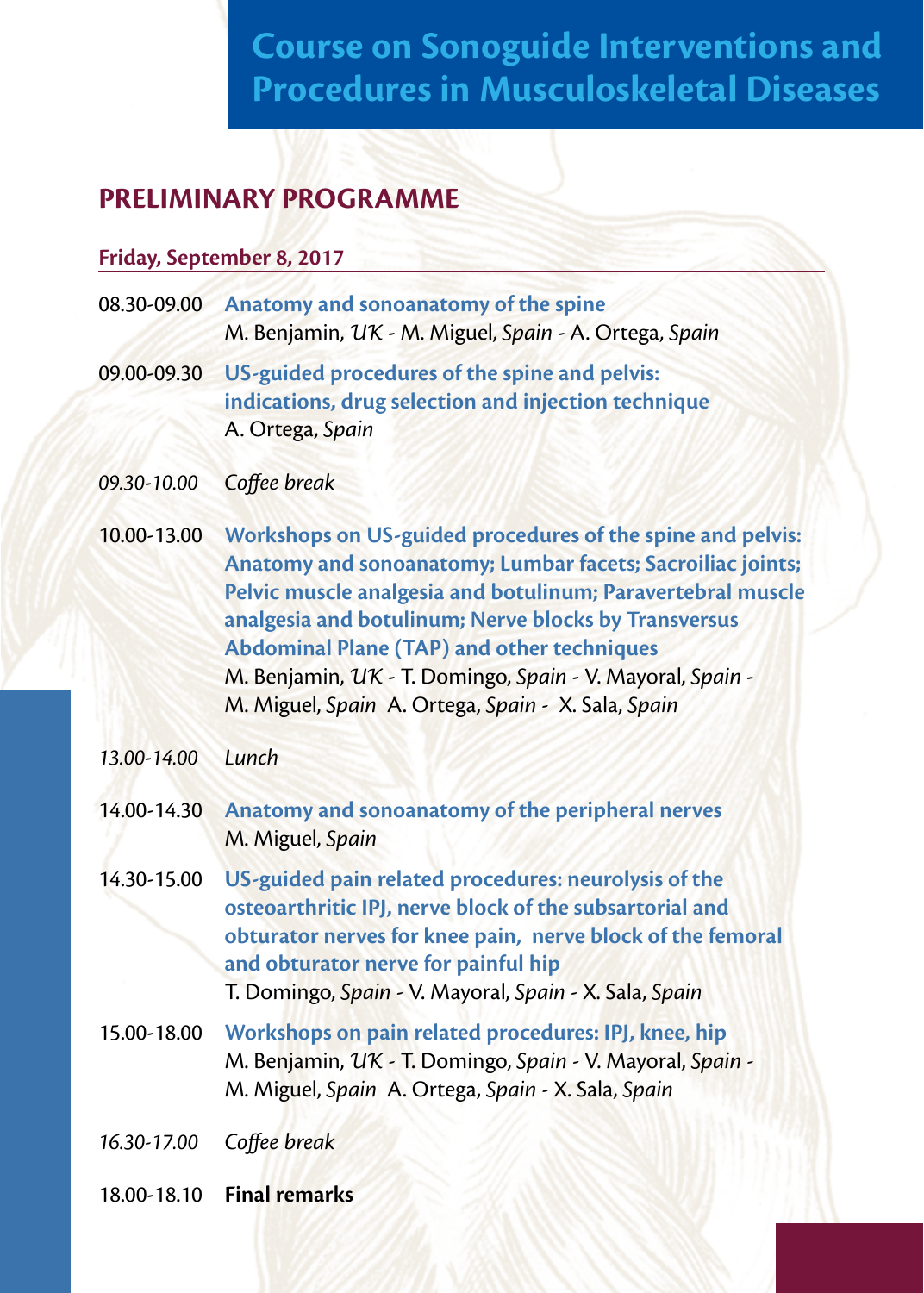### **GENERAL INFORMATION**

#### **ORGANISING SECRETARIAT**



AIM Group International - Milan Office Via G. Ripamonti, 129 20141 Milano Tel. +39 02 566011 Fax +39 02 70048578 sonoguidecourse@aimgroup.eu

#### **COURSE VENUE**

University of Barcelona Faculty of Medicine and Health Sciences - Campus Bellvitge Servei de Donants de Cos i Sala de Dissecció Feixa Llarga, s/n 08907 L'Hospitalet de Llobregat Barcelona, Spain Tel. +34 93 403 57 30

#### **LANGUAGE**

The official language of the Course will be English. Simultaneous translation will not be provided.

#### **COURSE BADGES**

A badge will be provided on-site together with the Course kit. Participants are kindly requested to always wear their name badge during the Course.